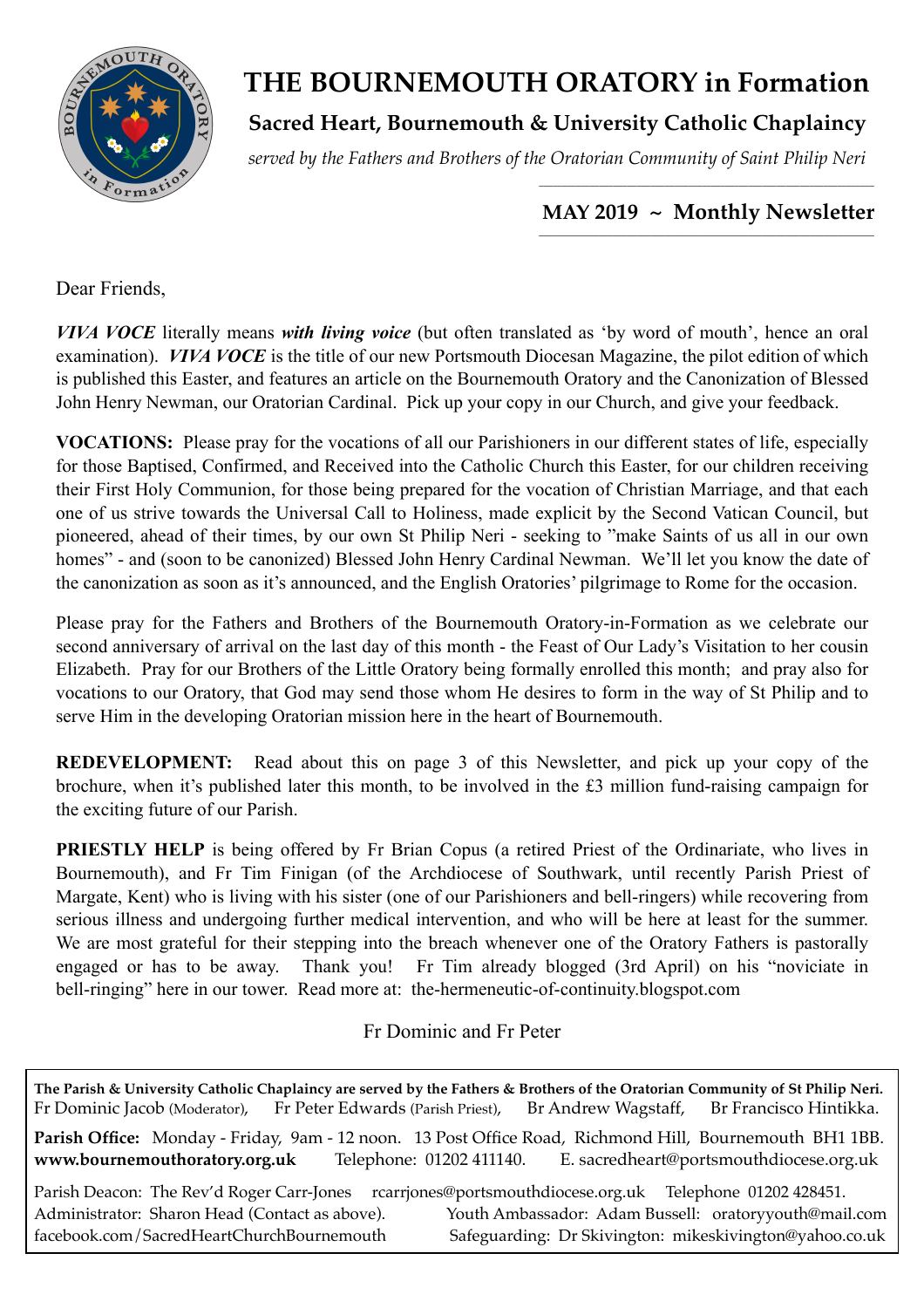## **MASS INTENTIONS for MAY 2019 in the BOURNEMOUTH ORATORY**

| <b>Sunday 28th April</b><br><b>Sat 5pm</b> For all Priests<br>8am Leslie Gardner, RIP<br>10.30 Thelma Ann Page,<br><b>RIP</b><br>4pm Pro Populo | <b>Sunday 5th May</b><br>Sat 5pm Bang-As<br>Family, Wellbeing<br>8am Mina Bonifacio<br>10.30 Gen Marzoli, RIP<br>4pm Pro Populo | Sunday 12th May<br>Sat 5pm Ray Beaton,<br>Thanksgiving<br>8am Pro Populo<br>10.30 Mike Cross, RIP<br>4pm Gerald Scott, RIP | <b>Sunday 19th May</b><br>Sat 5pm Charles & Arvey<br>Teologia & Family<br>8am Pro Populo<br>10.30 Bang-As Family<br>4pm Paula Gracia Ruiz De<br>Alda, Wellbeing | Sunday 26th May<br>Sat 5pm Holy Souls<br>8am Pro Populo<br>10.30 John Stevenson.<br><b>RIP</b><br>4pm Clive Hopkins, RIP |
|-------------------------------------------------------------------------------------------------------------------------------------------------|---------------------------------------------------------------------------------------------------------------------------------|----------------------------------------------------------------------------------------------------------------------------|-----------------------------------------------------------------------------------------------------------------------------------------------------------------|--------------------------------------------------------------------------------------------------------------------------|
| Monday 29th<br>7.30 For all Priests<br>12.15 Sharon Whitaker,<br>Birthday                                                                       | <b>Monday 6th</b><br>7.30 Oratory<br><b>Benefactors</b><br><b>12.15 Enza &amp;</b><br>Arcangelina, RIP                          | Monday 13th<br>7.30 Bridget Therese,<br>Wellbeing<br>12.15 Br Francisco.<br>Wellbeing                                      | Monday 20th<br>7.30 Eugene Ngwa, RIP<br>12.15 Grandfather &<br>Father Giovanni, RIP                                                                             | Monday 27th<br>7.30 Brygida Klepacka,<br><b>RIP</b><br>12.15 Fr George Ngwa,<br>Thanksgiving                             |
| <b>Tuesday 30th</b><br>12.15 Enrico De Luca, RIP                                                                                                | <b>Tuesday 7th</b><br><b>12.15 Oratory Vocations</b>                                                                            | <b>Tuesday 14th</b><br>12.15 Oratory Vocations                                                                             | <b>Tuesday 21st</b><br>12.15 Oratory Vocations                                                                                                                  | <b>Tuesday 28th</b><br>12.15 Peter Dixon, RIP                                                                            |
| <b>Wednesday 1st May</b><br>7.30 Oratory Vocations<br>12.15 John Stewart, RIP                                                                   | <b>Wednesday 8th</b><br>7.30 Holy Souls<br>12.15 Amy White, RIP                                                                 | <b>Wednesday 15th</b><br>7.30 Bang-As Family<br>12.15 Nikki Cullen,<br>Exams                                               | <b>Wednesday 22nd</b><br>7.30 St Rita of Cascia<br>12.15 Fernando<br>Atehortua, Sick                                                                            | Wednesday 29th<br>7.30 Oratory Vocations<br>12.15 Anne Downes, RIP<br>* 6pm George Gowers, RIP                           |
| <b>Thursday 2nd</b><br>12.15 Bang-As Family,<br>Wellbeing                                                                                       | <b>Thursday 9th</b><br>12.15 Mary McCabe,<br><b>RIP</b>                                                                         | Thursday 16th<br>12.15 Oratory<br><b>Benefactors</b>                                                                       | Thursday 23rd<br><b>12.15 Breaking Soul Ties</b>                                                                                                                | <b>Thur 30th ASCENSION</b><br>7.30 Pro Populo<br>12.15 Christina Hogan<br>** 7pm Sr Maria Clotilde                       |
| <b>Friday 3rd</b><br>7.30 Oratory Benefactors<br>12.15 For the Unborn<br>* 6pm For all Priests                                                  | Friday 10th<br>7.30 Holy Souls<br>12.15 Aida Armenta,<br>Birthday                                                               | Friday 17th<br>7.30 Thanksgiving<br>12.15 Fr John Lavers                                                                   | Friday 24th<br>7.30 Oratory Benefactors<br>12.15 Sofia Bussell.<br>Birthday                                                                                     | <b>Friday 31st</b><br>7.30 Eileen & James<br>Richardson, RIP<br><b>12.15 Oratory Benefactors</b>                         |
| Saturday 4th<br>12.15 Holy Souls                                                                                                                | Saturday 11th<br>12.15 Michael Perry.<br><b>Sick</b>                                                                            | Saturday 18th<br>12.15 Liliana Castro.<br><b>RIP</b>                                                                       | Saturday 25th<br><b>Solemnity of St Philip</b><br>12 noon Laura Bussell                                                                                         | <b>Saturday 1st June</b><br><b>First Holy Communion</b><br>12 noon Elizabeth & Eileen.                                   |

**\*** Extraordinary Form Mass: 6pm on 1st Friday of each month, and the Eve of Holy Days. **\*\*** Solemn Mass 7pm on Thursday 30th June, Ascension Day (*Holy Day of Obligation)*.

**WE PRAY FOR OUR SICK & HOUSEBOUND PARISHIONERS:** Brian Coburn, Roy (Christopher) Coombs, Liliana Couch, Justina Dawson, Rosemary Egan, Fr Tim Finigan, Bernard Farrell, Mike Francis, Kevin Harris, Bronislawa Konstantin, Tony Long, Tony McCarthy, Mary Moret, Ann Murray, Arlene Nicol, Laurens Obagi, Kenneth & Gladys Richardson, Sheila Shelley, Matthew Sims, Alf Skee, Rose Smith, Attracta Spears, Michael Sullivan, Hilary Timson, Marjorie Walsh, Kathleen Wood, Sue Woodward and Alan Wright.

**OF YOUR CHARITY PRAY FOR THE REPOSE OF THE SOULS OF THOSE WHO HAVE DIED RECENTLY,** especially **Constance O'Neill, Alan Craddock, Gian Franco Nobis** and **Patricia Bailey,** and for relatives, friends & benefactors, and those who have no one to pray for them.

**AND THOSE WHOSE ANNIVERSARY OF DEATH OCCURS DURING MAY: 1st** May Annie Docherty, Constance Josephine Burgess, **5th** May Zygmont Mieczyslav Milford, Sarah Byrne, James Edwin Blazier, Maria Teixeira Agviar, **6th** Joan Muriel Wolf, **8th** Stefania Pilarska, **9th** Margaret Kitchen, Eric Peters, **10th** Carlos Da Silva, Gladys Berry, Marion Konopelski, **11th** Romano Torquati, **13th** Frederick Harold Baker, **14th** Raffaella Fedullo, **15th** Alfred Zygmunt Langer, **18th** Michael Boyle, Sidney Hudson-Cook, **19th** Charles Martin Heath, **21st** Jacqueline Margaret More, **22nd** Edward Musker, **23rd** Beryl Constance Luxton, **24th** Frank Luxton, Josephine Mary Sonnex, **25th** Joy Romaine Beak, **26th** Pilar Huertas-Lopez, Patrick John Payne, John Gilbert, Francisco Gaspar Da Silva, **27th** Cesare Bernardo Zanelli, **28th** Essie Ford, **29th** Kay Culkin, **30th** Jane Isabella Lunn, Merces Viera Paixao, Clive Alexander Hopkins, **31st** Margaret Theresa McNamee.

**Annunciation & St Edmund Campion**  Mass: 9am (Polish), 11am, 6.30pm Fr Bernardine Nsom 218 Charminster Rd BH8 9RW Tel: 01202 513369

**St Edmund Campion & Polish Chaplain** Mass: 9am, 7pm (Polish) Fr Andrzej Zuziak, SChr. 481 Castle Lane West BH8 9TN

[bournemouth@pcmew.org](mailto:bournemouth@pcmew.org) Tel: Tel: 01202 425286 01202 619668

#### **BOURNEMOUTH PASTORAL AREA**

**Corpus Christi**  Mass: 6pm (Vigil), 9.30am, 5pm Fr Adrian Howell SJ 18 St James's Square Boscombe BH5 2BX

**Our Lady Immaculate**  Mass: 9am, 11am Fr Andrew Moore 32 Alum Chine Road Westbourne BH4 9DX Tel: 01202 764027

**Hospital Chaplains:**  Fr Darryl Jordan OLW Chaplaincy: **01202 704221.** Royal Bmth & Christchurch Switchboard: **01202 303626** (ask for Chaplaincy). Dcn McConville for Poole Hospital: **01202 442167**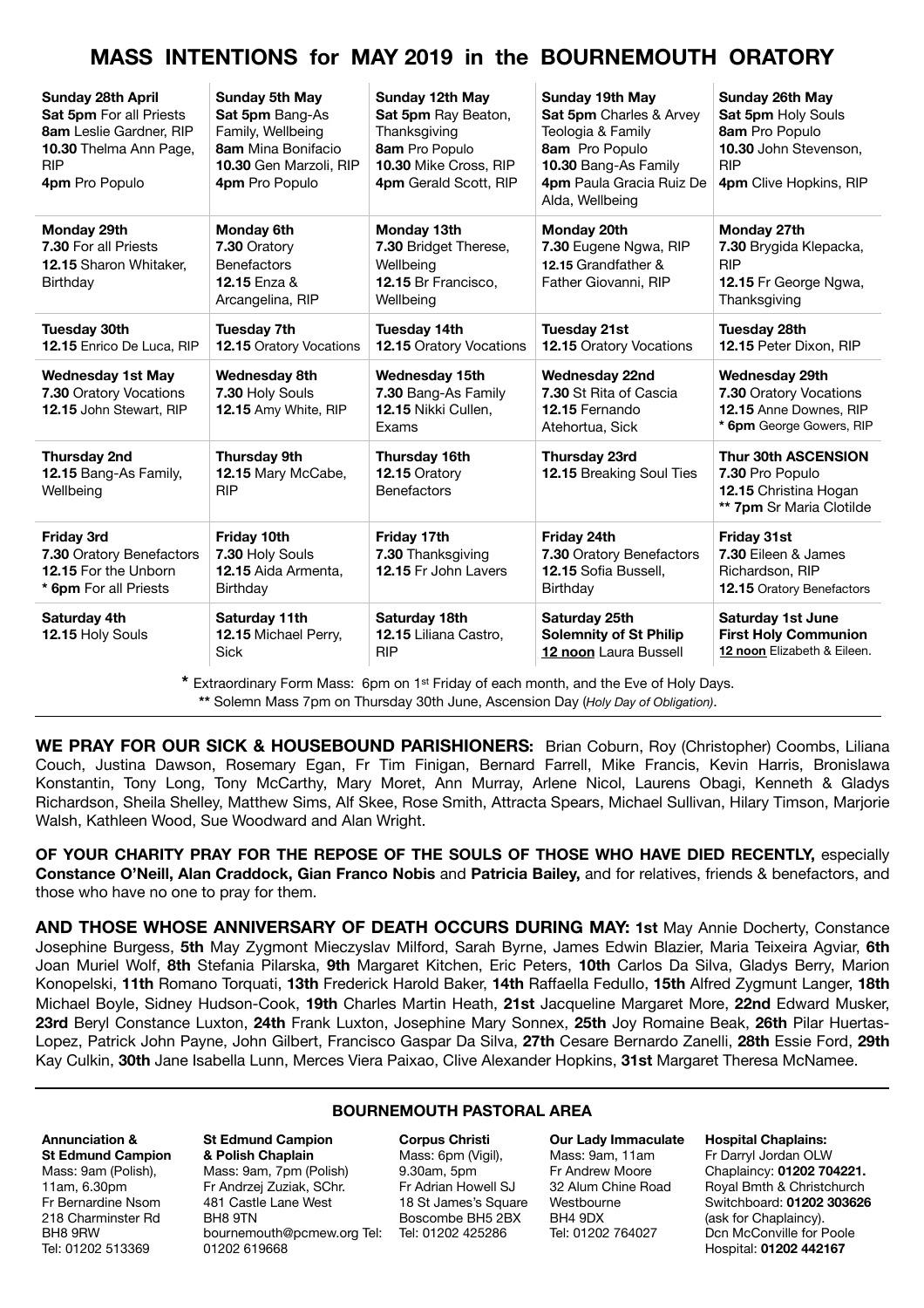# **2019 Lenten Charity Projects**

The Sunday Second Collections during Lent were divided equally between our two Lenten Charities, but there was a specific collection for Let the Children Live on the weekend that Fr Peter Walters preached, and many people took a collection box or chose to give specifically to that charity. Some boxes are still to be returned, and a few individuals may wish to give belatedly to either of the two charities. Meanwhile, the end-of-April totals are:

> Let The Children Live - £1,053.79 Hope for Food - £410.20

For further information visit the websites: **www.letthechildrenlive.org [www.hopeforfood.org.uk](http://www.hopeforfood.org.uk)**

**MARRIAGE ENCOUNTER WEEKEND** 24-26 May at Park Place Pastoral Centre, Wickham, near Fareham, is an opportunity for married couples of any age to deepen and enrich their relationship. This is not marriage counselling or crisis solving but a residential weekend away from the distractions of daily life, which many thousands of couples in this country have found to be the best thing they did since getting married. 'Phone 02380 275401 or go to <https://wwme.org.uk/marriage-enrichment/#about>

**Visit of the National Pilgrim Virgin Statue of Fatima with the Relics of Saints Jacinta & Francisco.**  Saturday 25th May 2019 (10am to 5pm) at the Montfort Missionaries, St Joseph's Centre, 8 Lyndhurst Rd, Ashurst, Southampton SO40 7DU. Contacts: Fr Des Connolly: [fatherdes@icloud.com](mailto:fatherdes@icloud.com) Oliver Abasolo: 07782 661922.

### **CATHOLIC CHURCH SHOP**

### **Appeal for unwanted Christian items**

If you are having a spring clearance of your home and find some unwanted Christian items, whether it be statues, leftover cards from Christmas or Easter, or any Christian items which are surplus to your needs, please consider donating these to our Church Shop, from where they'll find new homes. We often have parishioners who buy such items for Catholic friends in nursing homes, where they are much appreciated.

Any pre-loved items can be dropped off at the Church Shop on a Sunday, or at the Parish Office on weekday mornings (9am  $-12$  noon), where they will be gratefully received.

# **Oratory Redevelopment Appeal**



This month of May is the middle of the five months of the Phase 1 refurbishment of the Oratory House which is due for completion at the end of July, so that the Fathers and Brothers can move back into their home during August, and Oratory life recommence in its fullness.

Since March 2018's enforced closure of the House, there has been no water or WC for the Church. Our neighbours, the Norfolk Royale Hotel, have been kind and understanding during the inconvenience (!) which will be rectified by this month's installation of the platform lift, linking the Church to the WCs in our hall, as a preliminary part of Phase 2.

Phase 2 - complete redevelopment of the halls and subterranean areas - is due to begin in the summer of next year to realise Bishop Philip's 'vision' as a centre of Evangelization, Formation and Catechetics, with modern conference halls, parish / chaplaincy offices, bookshop, restaurant, and facilities for services to the homeless and others in need.

The Appeal Fund is about to be launched with an explanatory and informative brochure featuring the distinctive logo at the top of this column, indicating Richmond Hill to the left, and the sea beneath.

The **O**ratory **R**edevelopment **A**ppeal - **T**housand **E**xpansion = ORATE Fund (as in *Orate, Fratres -* ie. "Pray, Brethren…") needs 100 people who will each give £1,000 this year (and a similar amount in 2020 and 2021). That's £84 per month, or £20 per week, or £2.74 per day - the price of a cup of good coffee! We pray that YOU will be one of these Champions.

**(1)** The brochure shows how your £1,000 **Expands** by the initial 100 Parishioners each recruiting 9 other (non parishioners) to follow their example, thus **expanding** their £100,000 to £1,000,000, to raise the necessary £3 million over 3 years. **(2)** A list of 1,000 items for the new centre enables donors to contribute smaller sums for identifiable objects alongside the major **Thousand Expansion** fund. **(3)** Our Fund Raising Project Manager is also applying for various Grant Aid funds. This triple approach makes the otherwise daunting sum manageable and achievable.